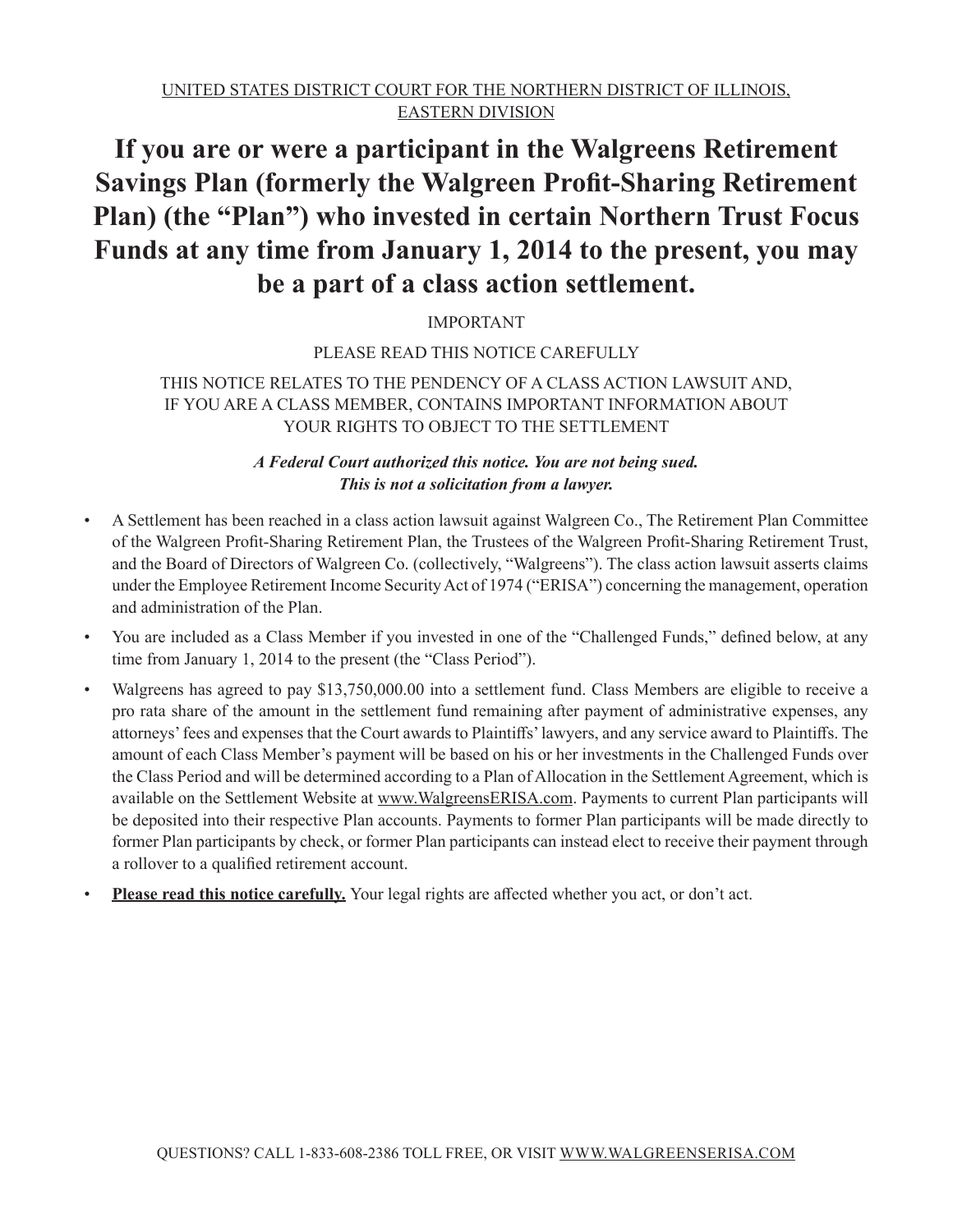| THIS TABLE CONTAINS A SUMMARY OF YOUR LEGAL RIGHTS AND<br><b>OPTIONS IN THIS SETTLEMENT</b> |                                                                                                                                                                                                                                                                                                                                                             |  |
|---------------------------------------------------------------------------------------------|-------------------------------------------------------------------------------------------------------------------------------------------------------------------------------------------------------------------------------------------------------------------------------------------------------------------------------------------------------------|--|
| <b>OBJECT BY</b><br><b>JANUARY 17, 2022</b>                                                 | You may write to the Court and counsel if you don't like the Settlement to<br>explain why you object. If the Court approves the Settlement, you will get<br>a share of the Settlement benefits to which you are entitled, regardless of<br>whether you objected to the Settlement.                                                                          |  |
| <b>ATTEND A HEARING</b>                                                                     | You may ask to speak in Court about the fairness of the Settlement if you<br>notify the Court and counsel of your intent to appear at the hearing. If the<br>Court approves the Settlement, you will get a share of the Settlement benefits<br>to which you are entitled, regardless of whether you spoke in Court about the<br>fairness of the Settlement. |  |
| <b>DO NOTHING</b>                                                                           | If the Court approves the Settlement, you will get a share of the Settlement<br>benefits to which you are entitled.                                                                                                                                                                                                                                         |  |

# **BASIC INFORMATION**

#### **1. What is this notice and why should I read it?**

A court authorized this notice to let you know about a proposed settlement of a class action lawsuit called *Brown-Davis, et al. v. Walgreen Co., et al*., No. 1:19-cv-05392 (N.D. Ill.), filed August 9, 2019 (the "Action"), brought on behalf of the Class Members, and pending in the United States District Court for the Northern District of Illinois, Eastern Division. You need not live in Illinois to get a benefit under the Settlement. This notice describes the Settlement. Please read this notice carefully. Your rights and options—**and the deadlines to exercise them**—are explained in this notice. Please understand that if you are a Class Member, your legal rights are affected regardless of whether you act.

#### **2. What is a class action lawsuit?**

A class action is a lawsuit in which one or more plaintiffs sue on behalf of a group of people who allegedly have similar claims. On February 11, 2021, the Court in this matter granted class certification. After the Parties reached an agreement to settle this Action, the Court granted preliminary approval of the Settlement. Among other things, this preliminary approval permits Class Members to voice their support of or opposition to the Settlement before the Court makes a final determination as whether to approve the Settlement. In a class action, the court resolves the issues for all Class Members.

# **THE CLAIMS IN THE LAWSUIT AND THE SETTLEMENT**

#### **3. What is this lawsuit about?**

Plaintiffs filed a class action complaint against Walgreens on behalf of a class of Plan participants, alleging that Walgreens violated ERISA by retaining certain Northern Trust Focus Funds. On February 11, 2021, the Court certified a class of Plan participants who invested in the following Northern Trust Focus Funds:

> Northern Trust Focus 2020 Fund, Northern Trust Focus 2025 Fund, Northern Trust Focus 2030 Fund,

QUESTIONS? CALL 1-833-608-2386 TOLL FREE, OR VISIT WWW.WALGREENSERISA.COM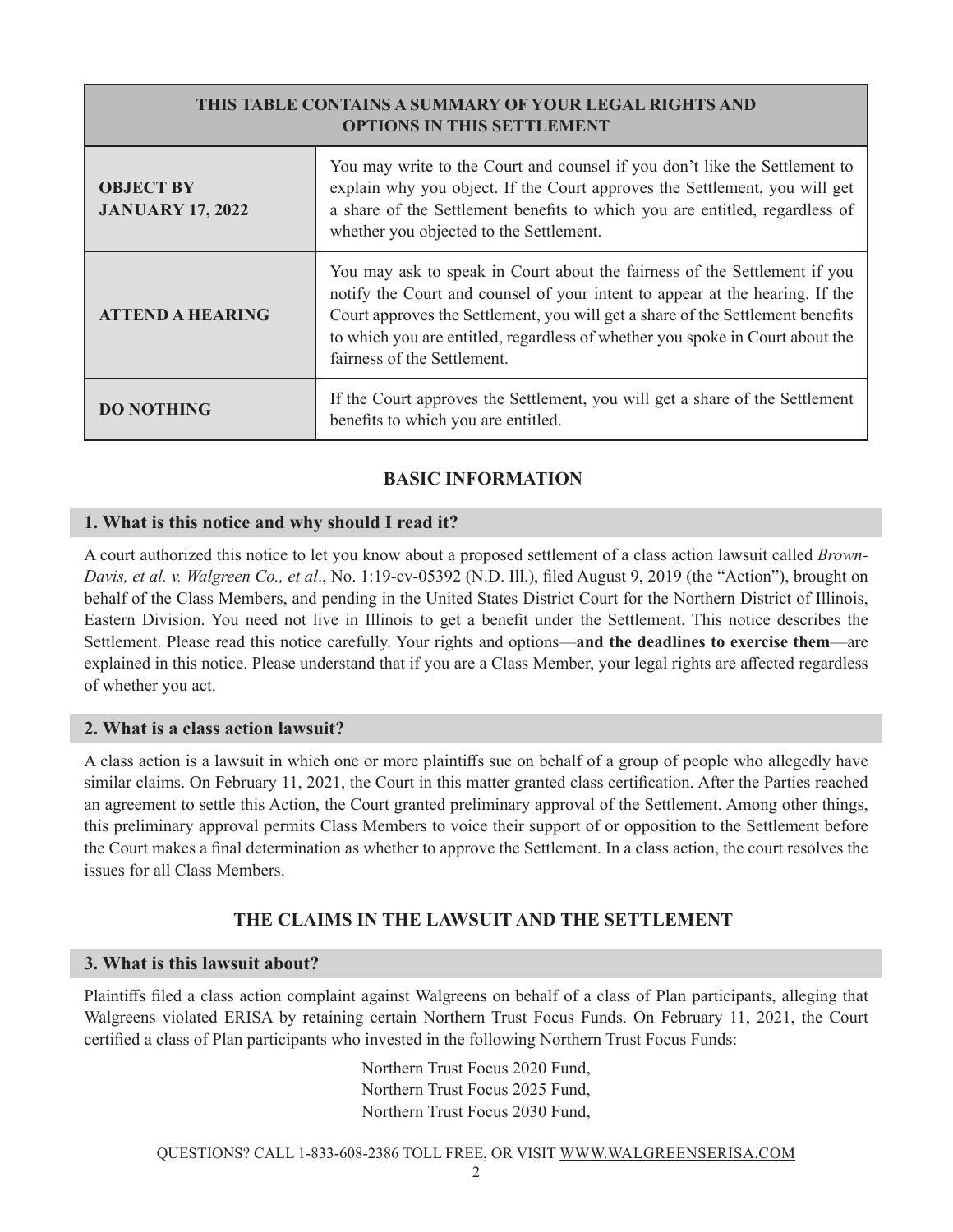Northern Trust Focus 2035 Fund, Northern Trust Focus 2040 Fund, Northern Trust Focus 2045 Fund, Northern Trust Focus 2050 Fund, Northern Trust Focus 2055 Fund.

("Challenged Funds"). A complete description of Plaintiffs' allegations is in the Complaint, which is available on the Settlement Website at www.WalgreensERISA.com.

Walgreens has denied and continues to deny Plaintiffs' claims and allegations in their entirety, denies that it is liable at all to the Plaintiffs or the Class Members, and denies that the Plaintiffs, Class Members or the Plan have suffered any harm or damage for which Walgreens could or should be held responsible, as Walgreens denies all allegations of wrongdoing and asserts that its conduct was lawful. Walgreens is settling the Action solely to avoid the expense, inconvenience, and inherent risk and disruption of litigation.

#### **4. Why is there a Settlement?**

The Court has not decided in favor of either side in this Action. Instead, both sides agreed to a settlement. That way, both sides avoid the cost and risk of a trial, and the affected current and former Plan participants will get substantial benefits that they would not have received if Plaintiffs had litigated the case and lost. The Plaintiffs and their attorneys believe the Settlement is in the best interests of the Class Members and the Plan.

# **WHO'S INCLUDED IN THE SETTLEMENT?**

## **5. How do I know if I am a Class Member and included in the Settlement?**

The Court decided that everyone who fits this description is a **Class Member**:

All participants and beneficiaries of the Walgreen Profit-Sharing Retirement Plan (the "Plan") who invested in Challenged Funds from January 1, 2014, through the date of judgment.\*

\* The Class Definition excludes twenty-three (23) specific officers, agents, and employees of Defendants, set forth in Article 2.41 of the Settlement Agreement available on the Settlement Website at www.WalgreensERISA.com.

# **THE SETTLEMENT BENEFITS**

#### **6. What does the Settlement provide?**

Walgreens has agreed to pay \$13,750,000 into a Settlement Fund, which will be used to pay expenses associated with administering the Settlement, attorneys' fees and service awards to Plaintiffs (both of which must be approved by the Court), and benefits to Class Members. (See Questions No. 9-10.) The amount of each Class Member's payment will be based in part on the amount of his or her Plan account balance that is or was invested in the Challenged Funds over the Class Period, and will be determined according to a Plan of Allocation set forth in the Settlement Agreement, which is available on the Settlement Website at www.WalgreensERISA.com.

Walgreens has also confirmed that it has removed the Northern Trust Focus Target Retirement Trusts from the Plan in connection with a Request for Proposal (RFP) relating to the Plan's target date fund structure and providers ("Non-Monetary Relief").

If you are a Class Member (see Question No. 5) and you are currently a Plan participant with a Plan account balance greater than \$0, your payment will be deposited into your Plan account and invested in accordance with your investment elections for new contributions. If you have not made any such elections, your payment will be invested in the Plan's qualified default investment alternative.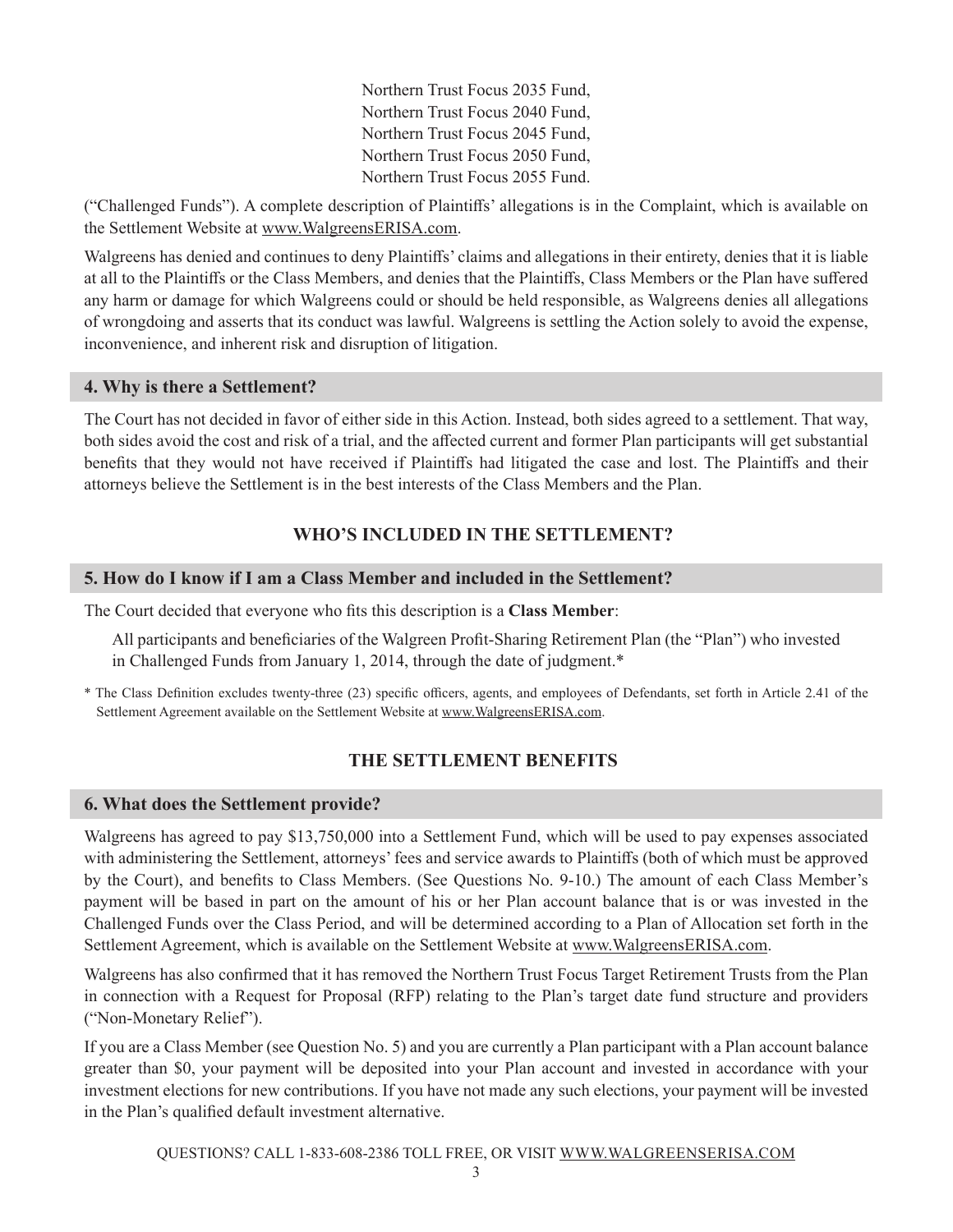If you are a beneficiary entitled to receive payments on behalf of a Class Member (a "Beneficiary"), you will receive your payment under the Settlement directly in the form of a check. If you are an alternate payee entitled to receive payments on behalf of a Class Member pursuant to a Qualified Domestic Relations Order (an "Alternate Payee"), you will receive your payment of the Settlement (pursuant to the terms of your Qualified Domestic Relations Order) directly in the form of a check.

If you are a Class Member and you no longer participate in the Plan, are a current participant with a \$0 Plan account balance, or are a Beneficiary or an Alternate Payee of any such Class Member, then you will receive a payment under the Settlement directly in the form of a check. You do not have to submit a claim to receive a payment under the Settlement. If, however, you would prefer to receive your settlement payment through a rollover to a qualified retirement account, you must complete, sign, and mail a Former Participant Rollover Form no later than February 6, 2022. If you have been identified as a Former Participant, a Rollover Form is enclosed with this notice; otherwise, you may download the Rollover Form on the Settlement Website www.WalgreensERISA.com.

# **HOW TO GET BENEFITS**

#### **7. How do I get benefits?**

Class Members do not have to submit claim forms in order to receive settlement benefits.

The benefits of the Settlement will be distributed automatically once the Court approves the Settlement, either to Class Members' Plan accounts (for current Plan participants) or by check (for former Plan participants, and eligible Beneficiaries and Alternate Payees of Class Members). (See Question No. 6.) **Former Plan participants who would prefer to receive their settlement payment through a rollover to a qualified retirement account must complete, sign, and mail the enclosed Former Participant Rollover Form by February 6, 2022.** Former Plan participants who fail to complete, sign, and mail their Former Participant Rollover Form will receive their Settlement distribution by check.

## **8. When will I get my payment?**

If you are a current Plan participant, then you will receive your share of the Settlement Fund in the form of a deposit into your Plan account effective in due course once the Settlement has received final approval and/or after any appeals have been resolved in favor of the Settlement. The hearing to consider the final fairness of the Settlement is scheduled for February 16, 2022.

Any eligible Beneficiaries or Alternate Payees will receive their payment under the Settlement in the form of a check in due course once the Settlement has received final approval and/or after any appeals have been resolved in favor of the Settlement.

If you are a former Plan participant who timely submits a valid Former Participant Rollover Form, the Settlement Administrator will effect a rollover of your share of the Settlement Fund to your qualified retirement account that you indicated in that Form in due course once the Settlement has received final approval and/or after any appeals have been resolved in favor of the Settlement. If you are a former Plan participant who does not submit a Former Participant Rollover Form, a check in the amount of your share of the Settlement Fund will be issued to you in due course once the Settlement has received final approval and/or after any appeals have been resolved in favor of the Settlement.

All checks will expire and become void not later than 120 days after they are issued, if they have not been cashed. Any portion of the Settlement Fund remaining after distributions to Class Members, including costs and taxes, shall be paid to the Plan for the purpose of defraying administrative fees and expenses of the Plan.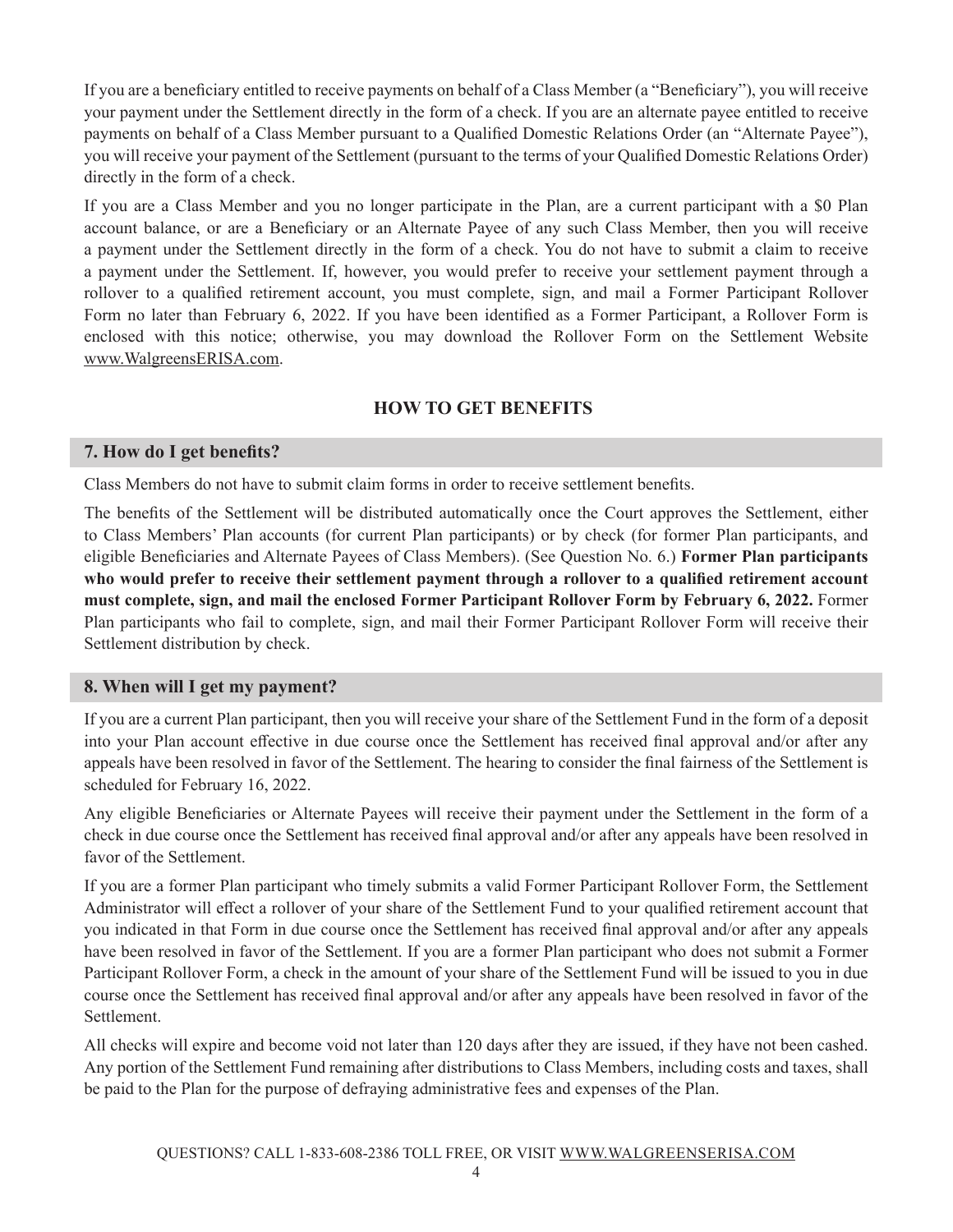These payments may have certain tax consequences; you should consult your tax advisor. Class Counsel cannot provide tax advice concerning the settlement.

# **THE LAWYERS REPRESENTING YOU**

#### **9. Who represents the Class Members?**

The Court has appointed lawyers from the law firm of Sanford Heisler Sharp, LLP as Class Counsel. Lawyers from the firm Barnow and Associates, P.C. are serving as Local Counsel. If you want to be represented by your own lawyer, you may hire one at your own expense. In addition, the Court appointed Plaintiffs Michael W. Allegretti, Chandra V. Brown-Davis, Yolanda Brown, Ronald Dinkel, Siobhan E. Fannin, Kristie Kolacny, Dianna J. Martin, Sherri Nelson, Becky S. Ray, Scott C. Read, Timothy M. Renaud, Lisa Smith, Susan Weeks, and Andro D. Youssef to serve as the Class Representatives. They are also Class Members.

Subject to approval by the Court, Class Counsel has proposed that up to \$15,000 may be paid to each Class Representative in recognition of the time and effort they expended on behalf of the Class Members. The Court will determine the proper amount of any such award. The Court may award less than the requested amount.

#### **10. How will the lawyers be paid?**

From the beginning of the case, which was filed in August 2019, to the present, Class Counsel and Local Counsel have not received any payment for their services in prosecuting the case or obtaining the settlement, nor have they been reimbursed for any out-of-pocket expenses they have incurred. Class Counsel and Local Counsel will apply to the Court for an award of attorneys' fees and costs not to exceed 33 1/3% of the \$13,750,000 monetary value of the settlement (\$4,583,333.33). The Court will determine the proper amount of any attorneys' fees and expenses to award Class Counsel and Local Counsel.

Any attorneys' fees and expenses awarded by the Court will be paid to Class Counsel and Local Counsel from the Settlement Fund.

## **YOUR RIGHTS AND OPTIONS**

## **11. What is the effect of final approval of the Settlement?**

If the Court grants final approval of the Settlement, a final order and judgment dismissing the case will be entered in the Action. Once the appeal period expires or any appeal is resolved, payments under the Settlement will then be processed and distributed, and the release by Class Members will also take effect. All Class Members included in the Settlement will release and forever discharge Walgreens and each of the Released Parties from any and all Released Claims (as defined in the Settlement Agreement). Please refer to Articles 2.35, 2.36, and 8 of the Settlement Agreement for a full description of the claims and persons that will be released upon final approval of the settlement.

No Class Member will be permitted to continue to assert Released Claims in any other litigation against Walgreens or the other persons and entities covered by the Release. If you object to the terms of the Settlement Agreement, you may notify the Court of your objection. (See Table on page 2 of this Notice.) If the Settlement is not approved, the case will proceed as if no settlement had been attempted or reached.

If the Settlement is not approved and the case resumes, there is no assurance that Class Members will recover more than is provided for under the Settlement, or anything at all.

#### **12. What happens if I do nothing at all?**

If you do nothing, you will release any claims you may have against Walgreens and the Released Parties concerning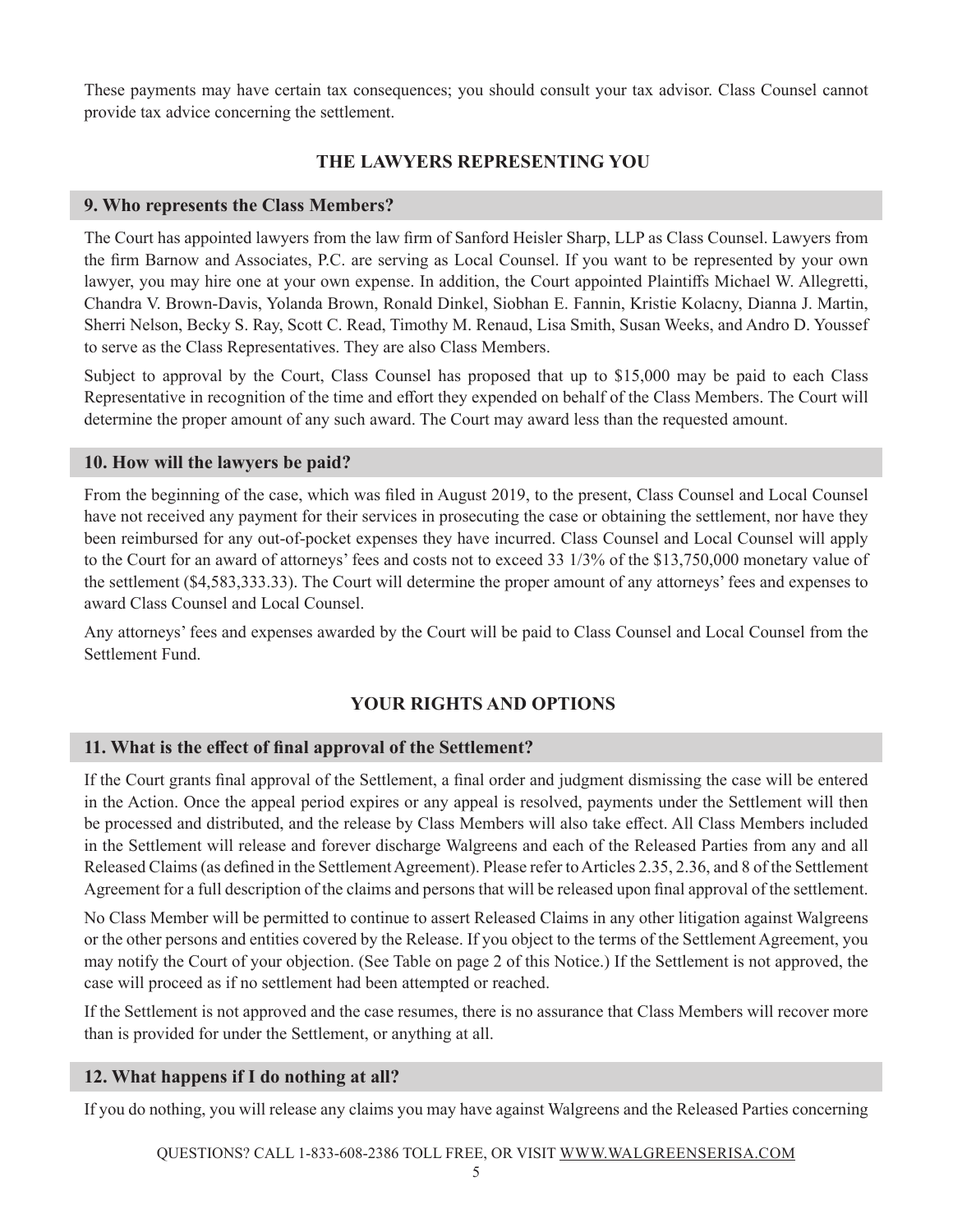the conduct Plaintiffs allege in their complaint and the management and administration of the Plan. (See Question No. 14.) You will also receive a payment as described in Question No. 8.

## **13. How do I get out of the Settlement?**

If the Court approves the Settlement, you will be bound by it and will receive whatever benefits you are entitled to under its terms. You cannot exclude yourself from the Settlement, but you may notify the Court of your objection to the Settlement. (See Question No. 15.) If the Court approves the Settlement, it will do so under Federal Rule of Civil Procedure 23(b)(1), which does not permit Class Members to opt out of the Class.

## **14. Can I sue Walgreens for the same claims later?**

No. If the Court approves the Settlement, you will have given up any right to sue Walgreens for all Released Claims covered by this Settlement.

## **15. How do I object to the Settlement?**

You can object to the Settlement if you don't like any part of it. If you object, you must give the reasons why you think the Court should not approve the Settlement. The Court will consider your views. Your objection to the Settlement must be postmarked no later than **January 17, 2022** and must be sent to the Court and the attorneys for the Parties at the addresses below:

| <b>Court</b>                                                                                                                                                  | <b>Class Counsel</b>                                                                                    | <b>Defendant's Counsel</b>                                                                                 |
|---------------------------------------------------------------------------------------------------------------------------------------------------------------|---------------------------------------------------------------------------------------------------------|------------------------------------------------------------------------------------------------------------|
| Clerk of the Court<br>United States District Court<br>Northern District of Illinois<br>Dirksen U.S. Courthouse<br>219 S. Dearborn Street<br>Chicago, IL 60604 | Charles H. Field<br>Sanford Heisler Sharp, LLP<br>2550 Fifth Avenue, 11th Floor,<br>San Diego, CA 92103 | Sari M. Alamuddin<br>Morgan, Lewis & Bockius LLP<br>77 West Wacker Drive, Fifth Floor<br>Chicago, IL 60601 |

The objection must be in writing and include the case name *Brown-Davis, et al. v. Walgreen Co., et al*., No. 1:19 cv-05392, the judge's name Hon. Charles R. Norgle, and (a) your name; (b) your address; (c) a statement that you are a Class Member; (d) the specific grounds for the objection (including all arguments, citations, and evidence supporting the objection); (e) all documents or writings that you desire the Court to consider (including all copies of any documents relied upon in the objection); (f) your signature; and (g) a notice of intention to appear at the Fairness Hearing (if applicable). (If you are represented by counsel, you or your counsel must file your objection through the Court's CM/ECF system.) The Court will consider all properly filed comments from Class Members. If you wish to appear and be heard at the Fairness Hearing in addition to submitting a written objection to the settlement, you or your attorney must say so in your written objection or file and serve a notice of intent to appear at the Fairness Hearing by February 6, 2022.

Class Counsel and Local Counsel will file with the Court their request for attorneys' fees by January 3, 2022.

# **THE COURT'S FAIRNESS HEARING**

## **17. When and where will the Court hold a hearing on the fairness of the Settlement?**

A Fairness Hearing has been set for February 16, 2022 at 10:00 a.m. C.S.T. The hearing may be conducted telephonically, by video conference, or in person before The Honorable Charles R. Norgle at the Dirksen U.S. Courthouse, 219 S. Dearborn Street, Chicago, IL 60604, Courtroom 2341. At the hearing, the Court will consider

QUESTIONS? CALL 1-833-608-2386 TOLL FREE, OR VISIT WWW.WALGREENSERISA.COM